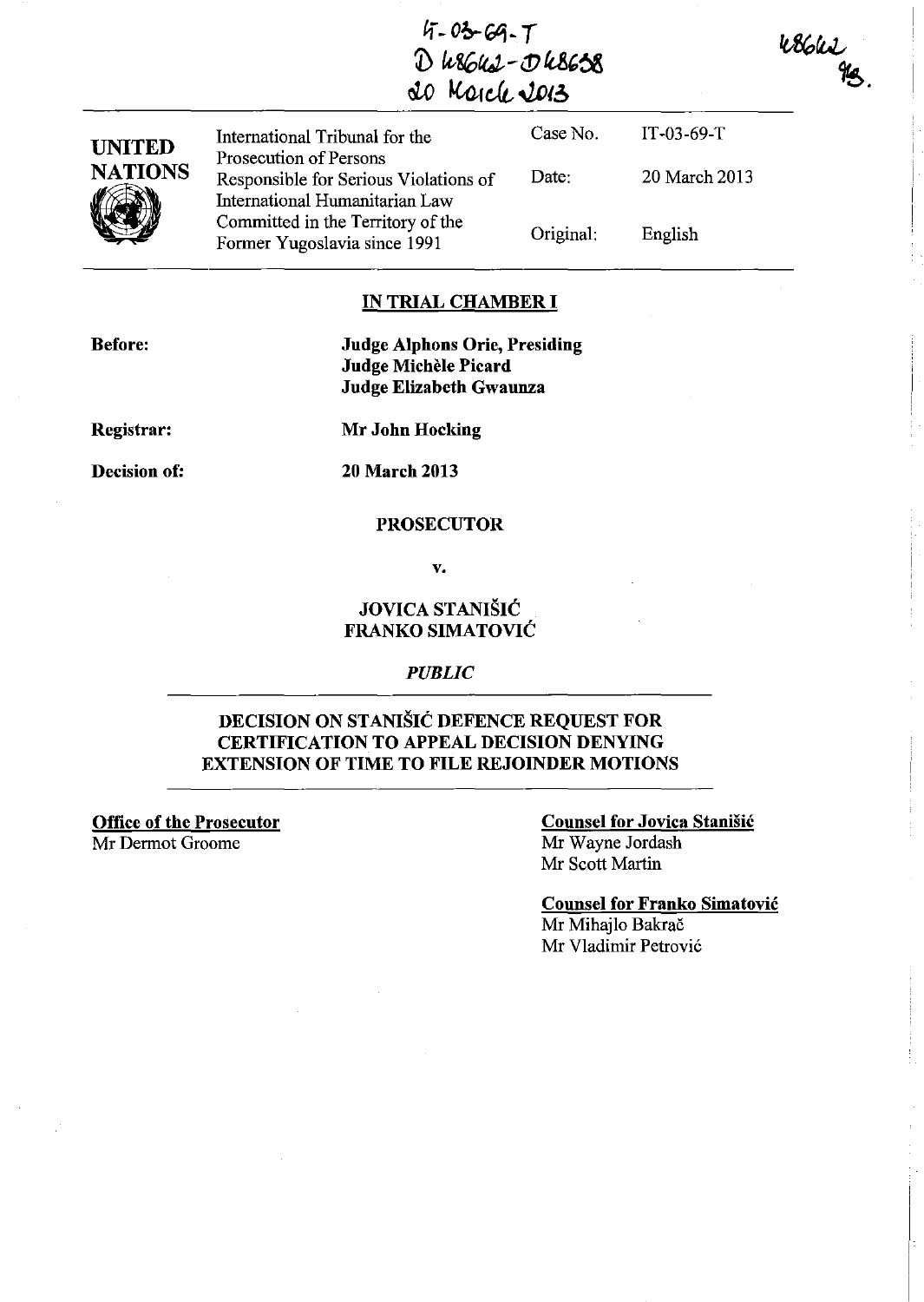÷

# **I. PROCEDURAL HISTORY**

1. On 8 November 2012, the Stanistic Defence ("Defence") filed a Motion seeking an additional 16 weeks to file its request for a rejoinder case, excluding the period of the Tribunal's Winter Recess, from 17 December 2012 to 4 January 2013 ("Original Motion").<sup>1</sup> On 9 November 2012, the Prosecution filed its Response? On the same date, the Chamber allowed, with reasons to follow, the Defence to file a reasoned request for a rejoinder case, containing all documentary evidence that the Defence intended to present in rejoinder evidence, by 15 November 2012, and denied the Motion in all other respects.<sup>3</sup> On 17 January 2013, the Chamber issued the reasons for its 9 November 2012 Decision.4 On 24 January 2013, the Defence filed the present Request for Certification to Appeal ("Certification Request") the Chamber's 17 January 2013 Decision ("Impugned Decision").<sup>5</sup> On 6 February 2013, the Prosecution filed its Response opposing the Certification Request ("Response").<sup>6</sup>

## **11. SUBMISSIONS OF THE PARTIES**

2. In its Original Motion, the Defence submitted that it required a substantial amount of additional time within which to file its rejoinder motion to further investigate Serbian DB Annual Reports ("Annual Reports"), to determine which materials it should tender and which witnesses it should call to counter the extracts from personnel files that were admitted during the Prosecution rebuttal case, and to address some practical matters which necessitated an adjournment of the case.<sup>7</sup> In its Impugned Decision, the Chamber noted that the Defence tendered excerpts from the Annual Reports from the bar table on 4 June 2012, at the end of the Defence case, and concluded that it was therefore foreseeable to the Defence that the Prosecution would tender excerpts of the same reports to contextualize those portions tendered by the Defence.<sup>8</sup> In like manner, the Defence tendered in February 2012 excerpts of a number of the same personnel files admitted in rebuttal, while for some other personnel files the Defence was placed on notice on 8 May 2012 and 31 July 2012 that the Prosecution may seek to tender them into rebuttal.<sup>9</sup> Finally, the Chamber considered that the

 $\mathbf{I}$ Urgent Stanisit Defence Request for Extension of Time to File Rejoinder, 8 November 2012.

<sup>2</sup>  Prosecution Consolidated Response to Urgent Defence Requests for Additional Time to File Rejoinder, 9 November 2012.

 $\boldsymbol{\boldsymbol{3}}$ Decision on Defence Motions for Extension of Time to File Rejoinder Motions, 9 November 2012. 4

Reasons for Decision of 9 November 2012 regarding Defence Requests for Additional Time, 17 January 20 13.

 $\overline{\mathbf{5}}$ Stanišić Defence Request for Certification to Appeal the Trial Chamber Decision of 17 January 2013 regarding Defence Motions for Extension of Time to File Rejoinder Motions, 24 January 2013.

<sup>6</sup>  Prosecution Response to Stanišić Defence Request for Certification to Appeal the Trial Chamber Decision of 17 January 2013, 6 February 2013.

<sup>7</sup>  Original Motion, paras 8-17.

<sup>8</sup>  Impugned Decision, paras 10-11.

<sup>9</sup>  Impugned Decision, para. 12.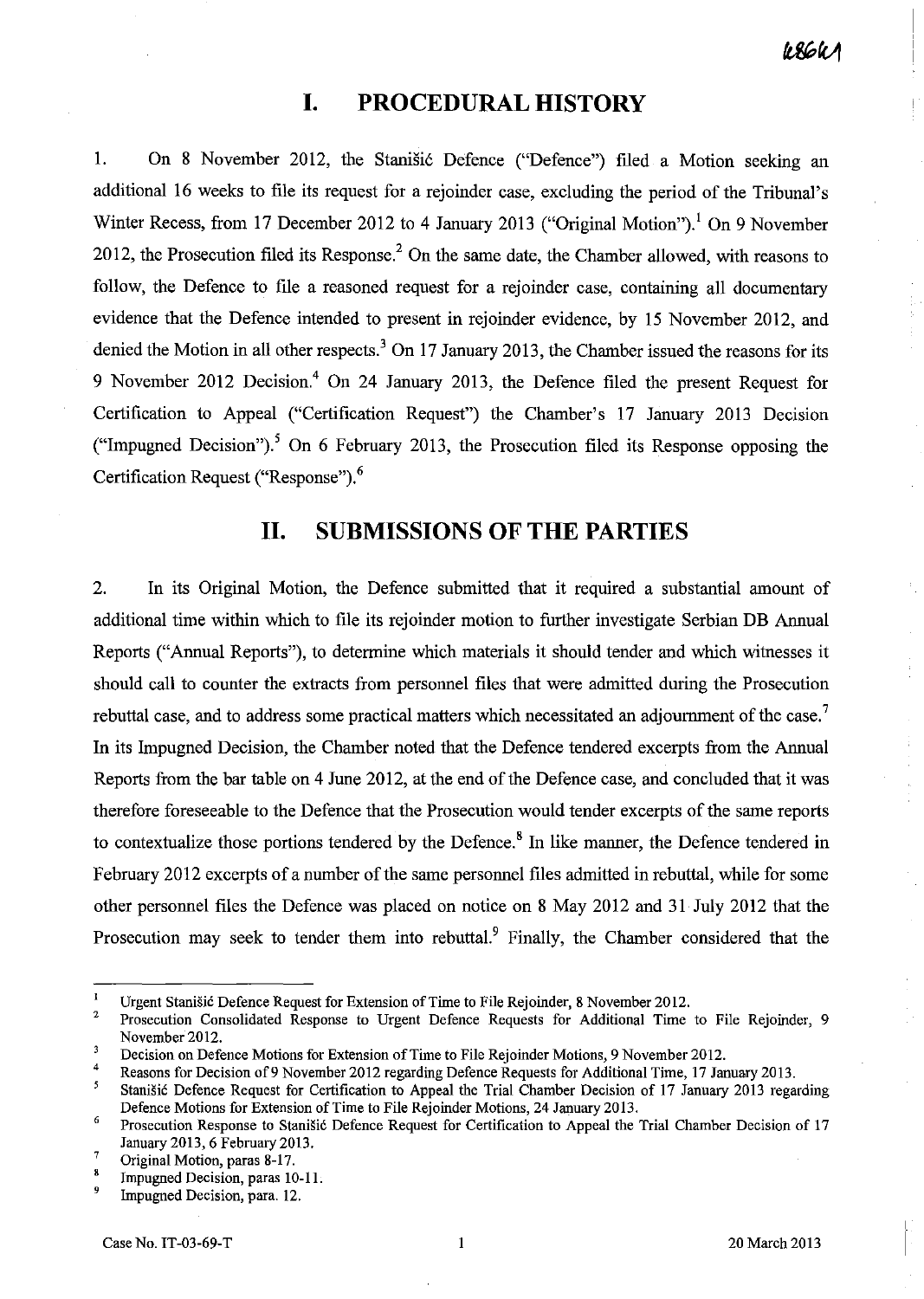Defence should have apprised the Registry and/or the Chamber at the earliest possible opportunity, that is, once it was put on notice of the documents to be tendered in rebuttal which it suspected would require considerable investigative efforts, and not at the very last moment, that it would have insufficient resources to carry out such investigations. 10

3. In its Certification Request, the Defence contends that the Impugned Decision significantly affects the fair and expeditious conduct of the proceedings and the ultimate outcome of the trial, "as the decision to grant inadequate time to investigate rebuttal evidence at this stage could be of significance at the judgement stage of the trial, particularly since the Trial Chamber may find any or all of the documents admitted in rebuttal to be of high probative value and rely on it to enter a conviction against Mr. Stanistic."<sup>11</sup> The Defence further submits that being required to foresee what the Chamber might admit as rebuttal evidence on the basis of the mere possibility that the Prosecution might file a rebuttal motion is an impossibly stringent standard by which to determine the reasonable amount of time within which the Defence could ascertain the rejoinder evidence it would seek to present.<sup>12</sup>

4. Moreover, the Defence argues that an immediate resolution of this issue by the Appeals Chamber may materially advance the proceedings, as the Appeals Chamber would otherwise only address the issue when the Judgement in this case is appealed.<sup>13</sup> The Defence submits that by that point, the only remedy to address any irreparable prejudice to the Accused as a result of the Impugned Decision would be for the Appeals Chamber to resort to ordering a costly and timeconsuming re-trial. 14

5. In response, the Prosecution points out that the Defence fails to demonstrate how the Impugned Decision significantly affects the fair and expeditious conduct of the proceedings and the ultimate outcome of the trial, highlighting that there was a relatively small number of Prosecution exhibits admitted in rebuttal, the nature of the rejoinder evidence, and that some rejoinder evidence of the Defence was admitted.<sup>15</sup> The Prosecution further argues that the Defence has not established that an immediate resolution of the issue by the Appeals Chamber may materially advance the proceedings, as the Defence itself conceded that even if the requested period of adjourument were to be granted, it would not fully address the prejudice suffered by the Accused Stanisić by the late

<sup>&</sup>lt;sup>10</sup> Impugned Decision, para. 13.<br><sup>11</sup> Certification Bequest para 6.

<sup>&</sup>lt;sup>11</sup> Certification Request, para. 6.<br><sup>12</sup> Certification Request, paras. 7.

<sup>&</sup>lt;sup>12</sup> Certification Request, paras 7-8.<br><sup>13</sup> Certification Bequest name 0.

 $^{13}$  Certification Request, para. 9.

 $^{14}$  Ibid.<br> $^{15}$  Pern

Response, para. 5.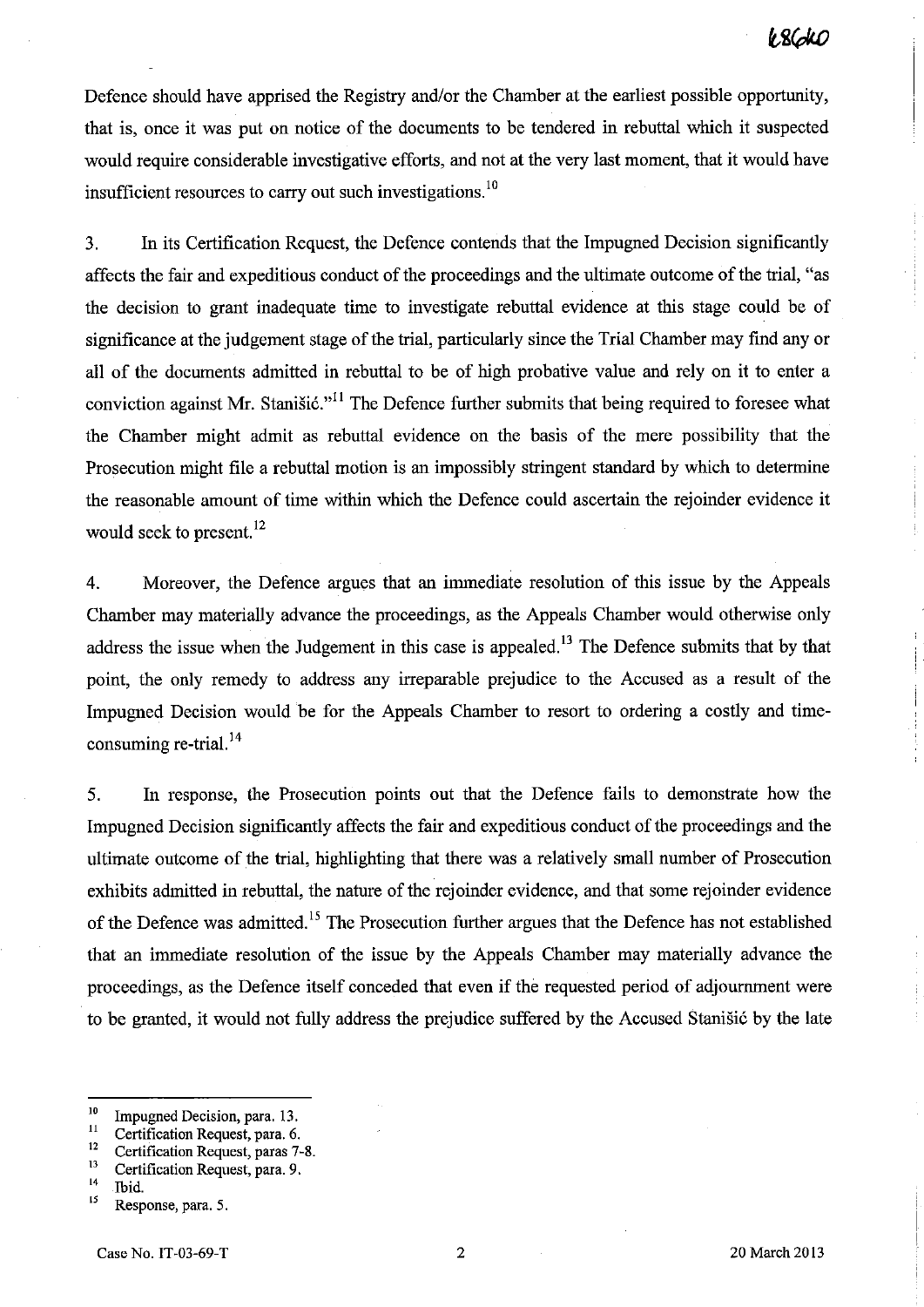and piecemeal introduction of documents into evidence, including during the rebuttal stage of the proceedings. 16

# **Ill. APPLICABLE LAW**

6. The Chamber recalls and refers to the applicable law as set out in a previous decision.<sup>17</sup>

## **IV. DISCUSSION**

7. The Chamber recalls that when determining whether to grant leave to appeal, it is not concerned with the correctness of its impugned decision. All considerations such as whether there was an error of law or abuse of discretion in the decision at stake are for the consideration of the Appeals Chamber after certification to appeal has been granted, and are therefore irrelevant to the decision for certification.<sup>18</sup> The Chamber considers in this regard that the Defence argument contesting the standard of foreseeability as applied in the Impugned Decision goes to the merits thereof, and will therefore not consider this submission in resolving the Certification Request.

8. As regards the first prong of Rule 73(B) of the Rules of Procedure and Evidence ("Rules"), the Chamber considers that the Defence has not demonstrated how the Impugned Decision, assuming *arguendo* that an inadequate amount of time was granted for the Defence to file its rejoinder motion, involves an issue that would significantly affect the fair and expeditious conduct of the proceedings or the outcome of the trial. The Defence merely posits in a sweeping marmer that "the Trial Chamber may find any or all of the documents admitted in rebuttal to be of high probative value and rely on it to enter a conviction against Mr. Stanistic."<sup>19</sup> The Chamber notes that the Impugned Decision does not pertain to the admission of the rebuttal evidence, and recalls that the Defence previously sought certification to appeal the Chamber's three decisions admitting rebuttal evidence on the ground that the admission of such evidence "could lead to individual criminal responsibility for the Accused [Stanisi6], particularly since the Trial Chamber found that they are of high probative value.<sup> $,20$ </sup> The Chamber denied this Defence request, finding that the Defence failed to demonstrate how the rebuttal evidence specifically impacted upon the individual

**<sup>16</sup> Response, paras 6-8.** 

<sup>17</sup> Decision on StaniSic Request for Certification to Appeal the Trial Chamber's Decision on Defence Motion for Exclusion of Specified Exhibits and Admission of Various other Documents, 3 October 2012, para. 4.

<sup>&</sup>lt;sup>18</sup> Prosecutor v. Radovan Karadžić, Case No. IT-95-5/18-PT, Decision on Accused's Application for Certification to appeal Decision on Adequate Facilities, 13 February 2009, para. 7; *Prosecutor* v. *Slobodan Milosevic,* Case No. IT-02-54-T, Decision on Prosecution Motion for Certification of Trial Chamber Decision on Prosecution Motion for *Voir Dire* Proceeding, 20 June 2005, para. 4.

<sup>&</sup>lt;sup>19</sup> Certification Request, para. 6.<br><sup>20</sup> Stanišić Defense Besuest for

<sup>20</sup> Stanisic Defence Request for Certification to Appeal Three Trial Chamber Decisions on Prosecution Motions for Admission of Rebuttal Evidence, 7 November 2012, para. 6.